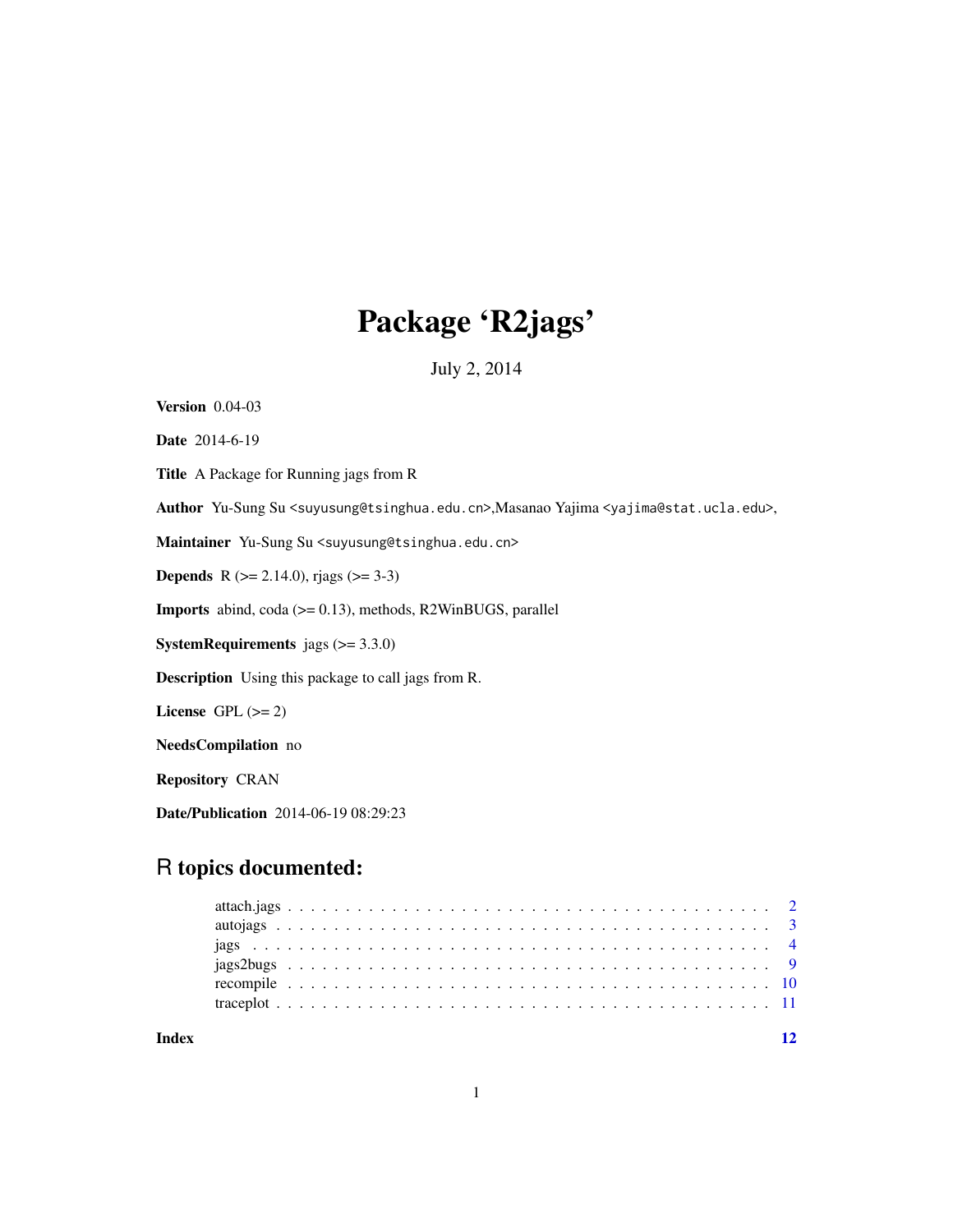<span id="page-1-0"></span>

### Description

These are wraper functions for [attach.bugs](#page-0-0) and [detach.bugs](#page-0-0), which attach or detach three-waysimulation array of bugs object to the search path. See [attach.all](#page-0-0) for details.

#### Usage

```
attach.jags(x, overwrite = NA)
detach.jags()
```
# Arguments

| X         | An rjags object.                                                                                                                                                                                                                                                                                                                                                                            |
|-----------|---------------------------------------------------------------------------------------------------------------------------------------------------------------------------------------------------------------------------------------------------------------------------------------------------------------------------------------------------------------------------------------------|
| overwrite | If TRUE, objects with identical names in the Workspace (.GlobalEnv) that are<br>masking objects in the database to be attached will be deleted. If NA (the default)<br>and an interactive session is running, a dialog box asks the user whether masking<br>objects should be deleted. In non-interactive mode, behaviour is identical to<br>overwrite=FALSE, i.e. nothing will be deleted. |

# Details

See [attach.bugs](#page-0-0) for details

# Author(s)

Yu-Sung Su <suyusung@tsinghua.edu.cn>,

# References

Sibylle Sturtz and Uwe Ligges and Andrew Gelman. (2005). "R2WinBUGS: A Package for Running WinBUGS from R." *Journal of Statistical Software* 3 (12): 1–6.

# Examples

# See the example in ?jags for the usage.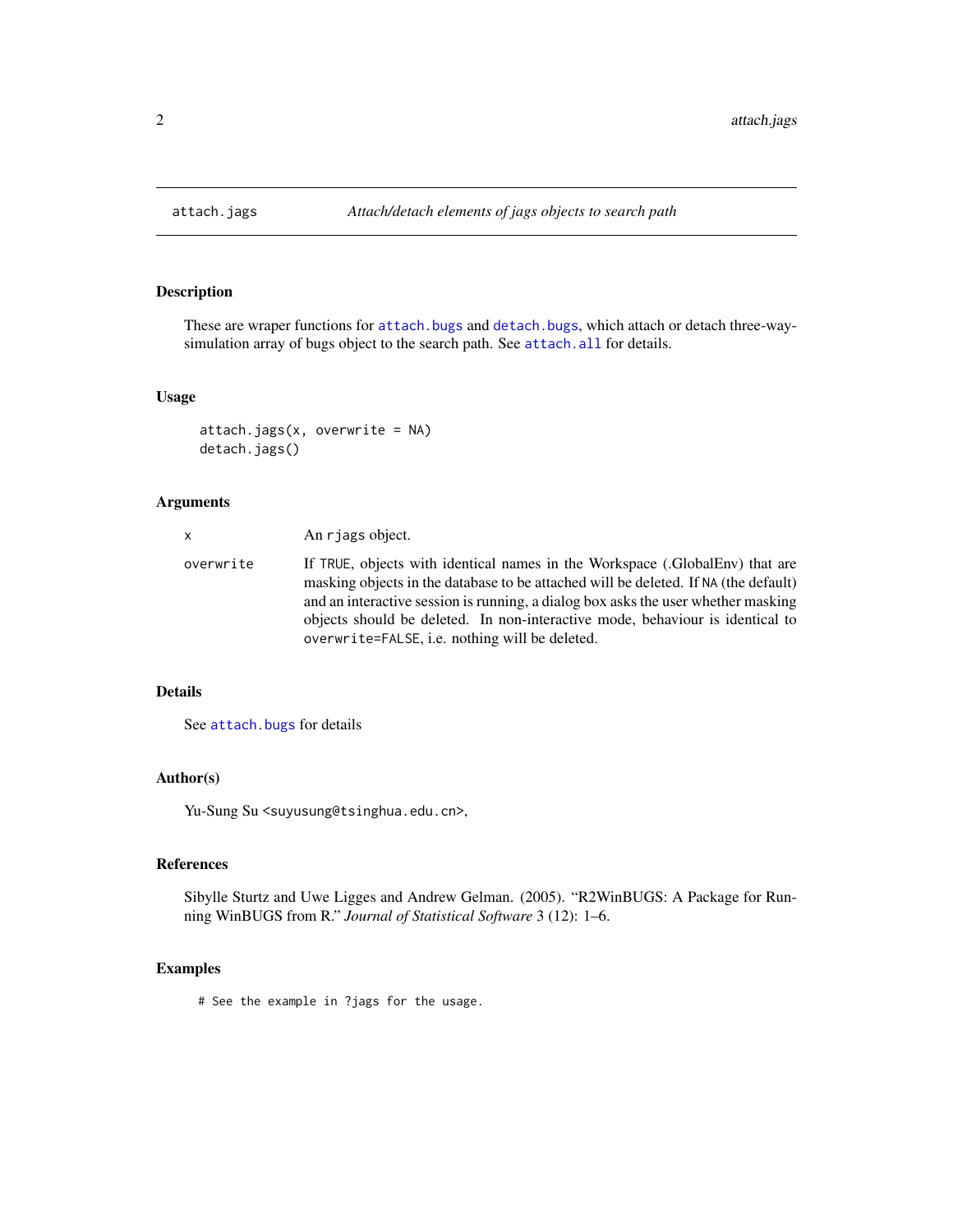<span id="page-2-0"></span>

# Description

The autojags takes a rjags object as input. autojags will update the model until it converges.

#### Usage

```
## S3 method for class 'rjags'
update(object, n.iter=1000, n.thin=1,
                      refresh=n.iter/50, progress.bar = "text", ...)
autojags(object, n.iter=1000, n.thin=1, Rhat=1.1, n.update=2,
      refresh=n.iter/50, progress.bar = "text", ...)
```
#### Arguments

| object       | an object of rjags class.                                                                                                                                                                                                              |
|--------------|----------------------------------------------------------------------------------------------------------------------------------------------------------------------------------------------------------------------------------------|
| n.iter       | number of total iterations per chain, default=1000                                                                                                                                                                                     |
| n.thin       | thinning rate. Must be a positive integer, default=1                                                                                                                                                                                   |
|              | further arguments pass to or from other methods.                                                                                                                                                                                       |
| Rhat         | converegence criterion, default=1.1.                                                                                                                                                                                                   |
| n.update     | the max number of updates, default=2.                                                                                                                                                                                                  |
| refresh      | refresh frequency for progress bar, default is n. iter/50                                                                                                                                                                              |
| progress.bar | type of progress bar. Possible values are "text", "gui", and "none". Type "text"<br>is displayed on the R console. Type "gui" is a graphical progress bar in a new<br>window. The progress bar is suppressed if progress bar is "none" |

#### Author(s)

Yu-Sung Su <suyusung@tsinghua.edu.cn>

# References

Gelman, A., Carlin, J.B., Stern, H.S., Rubin, D.B. (2003): *Bayesian Data Analysis*, 2nd edition, CRC Press.

# Examples

# see ?jags for an example.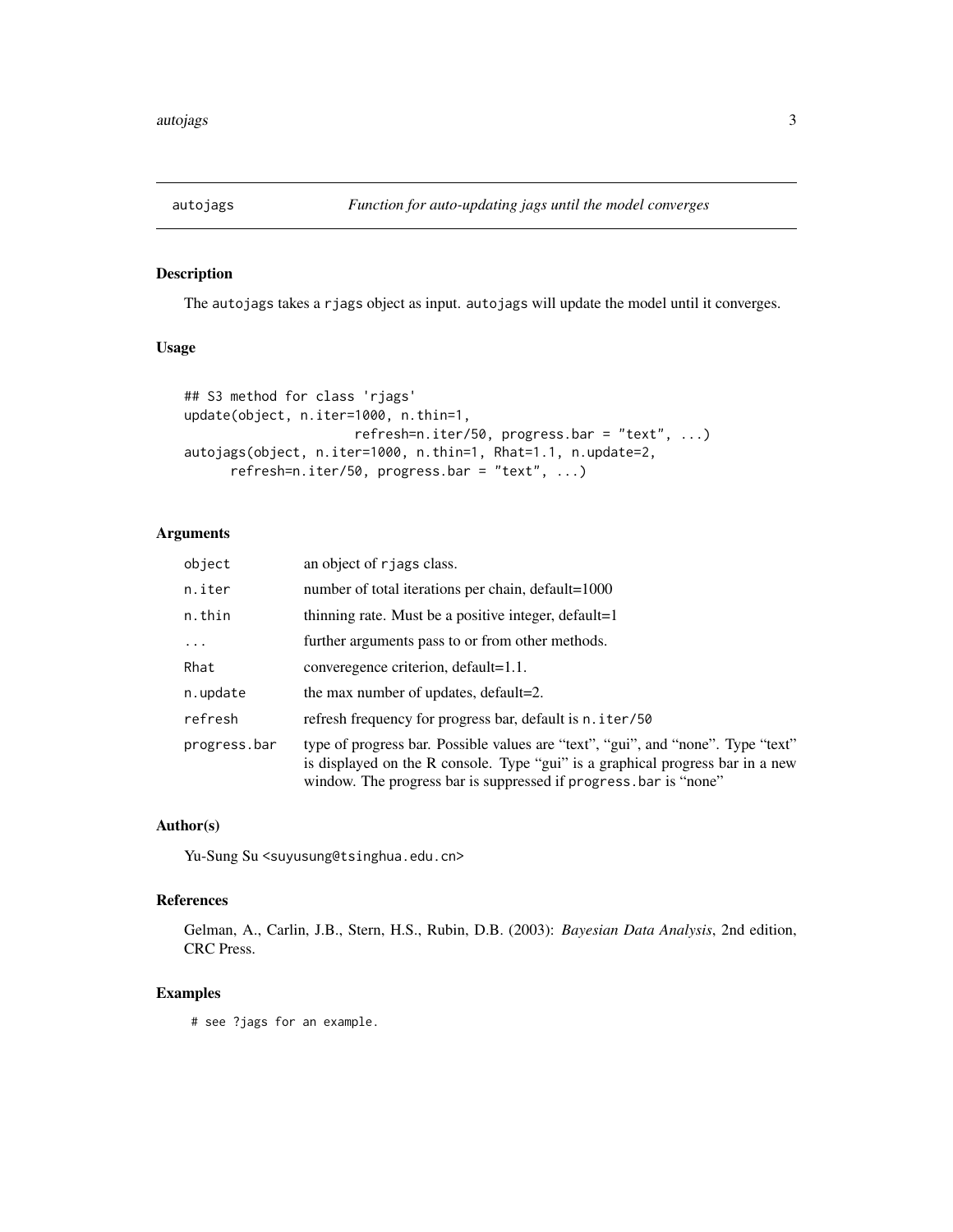<span id="page-3-0"></span>jags *Run jags from R*

#### Description

The jags function takes data and starting values as input. It automatically writes a jags script, calls the model, and saves the simulations for easy access in R.

#### Usage

```
jags(data, inits, parameters.to.save, model.file="model.bug",
 n.chains=3, n.iter=2000, n.burnin=floor(n.iter/2),
 n.thin=max(1, floor((n.iter - n.burnin) / 1000)),DIC=TRUE, working.directory=NULL, jags.seed = 123,
 refresh = n.iter/50, progress.bar = "text", digits=5,
 RNGname = c("Wichmann-Hill", "Marsaglia-Multicarry",
              "Super-Duper", "Mersenne-Twister"),
 jags.module = c("glm", "dic"))
jags.parallel(data, inits, parameters.to.save, model.file = "model.bug",
            n.chains = 2, n.iter = 2000, n.burnin = floor(n.iter/2),
            n.thin = max(1, floor((n.iter - n.burnin)/1000)),n.cluster= n.chains, DIC = TRUE,
            working.directory = NULL, jags.seed = 123, digits=5,
            RNGname = c("Wichmann-Hill", "Marsaglia-Multicarry",
             "Super-Duper", "Mersenne-Twister"),
             jags.module = c("glm", "dic"),envir = .GlobalEnv
            )
jags2(data, inits, parameters.to.save, model.file="model.bug",
 n.chains=3, n.iter=2000, n.burnin=floor(n.iter/2),
 n.thin=max(1, floor((n.iter - n.burnin) / 1000)),
 DIC=TRUE, jags.path="",
 working.directory=NULL, clearWD=TRUE,
 refresh = n.iter/50)
```
#### Arguments

| data  | $(1)$ a vector or list of the names of the data objects used by the model, $(2)$ a<br>(named) list of the data objects themselves, or (3) the name of a "dump" format<br>file containing the data objects, which must end in ".txt", see example below for<br>details. |
|-------|------------------------------------------------------------------------------------------------------------------------------------------------------------------------------------------------------------------------------------------------------------------------|
| inits | a list with n, chains elements; each element of the list is itself a list of start-<br>ing values for the BUGS model, <i>or</i> a function creating (possibly random) initial<br>values. If inits is NULL, JAGS will generate initial values for parameters.           |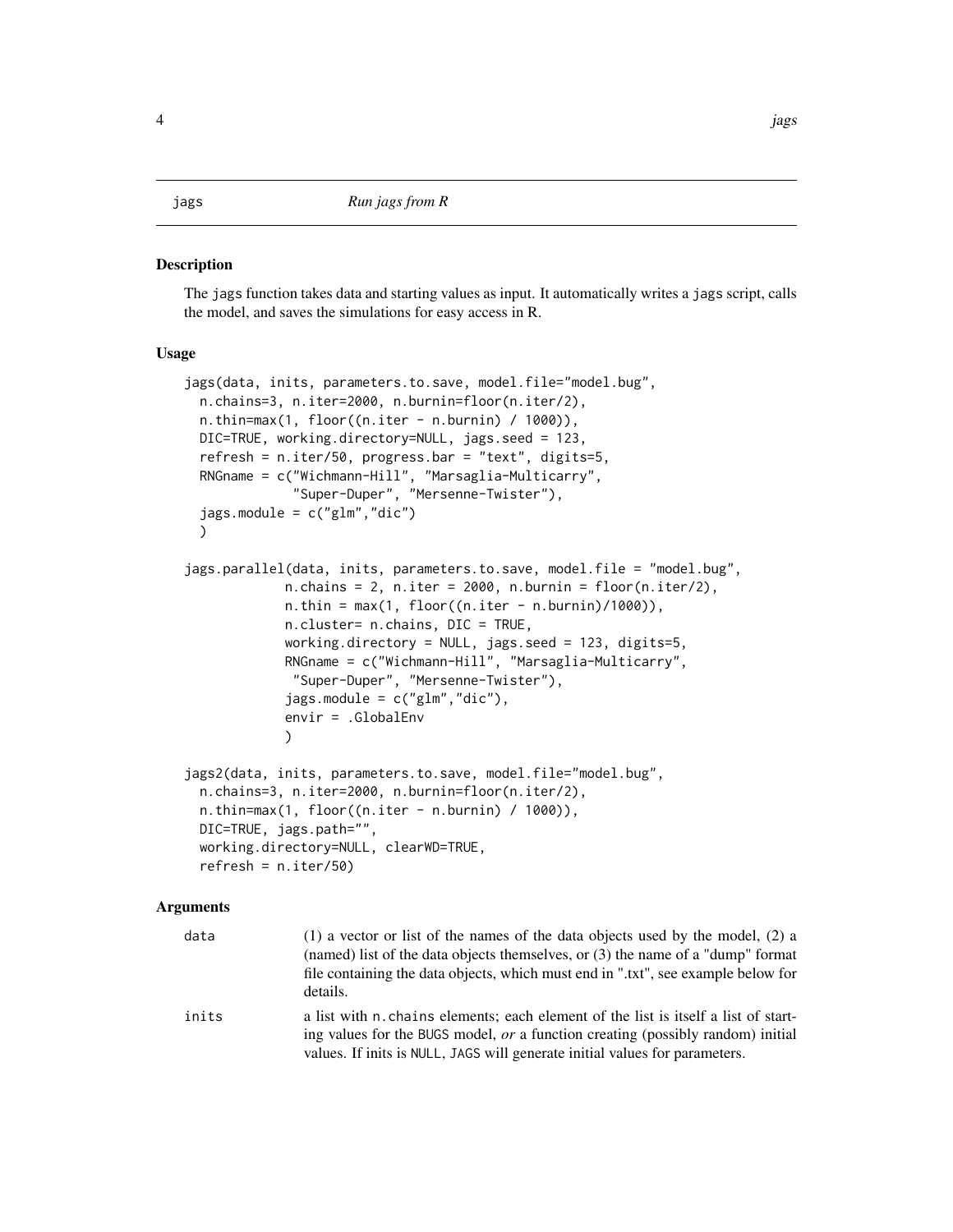<span id="page-4-0"></span>

| parameters.to.save |                                                                                                                                                                                                                                                             |
|--------------------|-------------------------------------------------------------------------------------------------------------------------------------------------------------------------------------------------------------------------------------------------------------|
|                    | character vector of the names of the parameters to save which should be moni-<br>tored.                                                                                                                                                                     |
| model.file         | file containing the model written in BUGS code. Alternatively, as in R2WinBUGS,<br>model, file can be an R function that contains a BUGS model that is written to<br>a temporary model file (see tempfile) using write.model                                |
| n.chains           | number of Markov chains (default: 3)                                                                                                                                                                                                                        |
| n.iter             | number of total iterations per chain (including burn in; default: 2000)                                                                                                                                                                                     |
| n.burnin           | length of burn in, i.e. number of iterations to discard at the beginning. Default<br>is n. iter/2, that is, discarding the first half of the simulations. If n.burnin is 0,<br>jags() will run 100 iterations for adaption.                                 |
| n.cluster          | number of clusters to use to run parallel chains. Default equals n.chains.                                                                                                                                                                                  |
| n.thin             | thinning rate. Must be a positive integer. Set $n$ . thin $> 1$ to save memory and<br>computation time if n.iter is large. Default is max(1, floor(n.chains *<br>(n.iter-n.burnin) / 1000)) which will only thin if there are at least 2000<br>simulations. |
| DIC                | logical; if TRUE (default), compute deviance, pD, and DIC. The rule pD=var (deviance) / 2<br>is used.                                                                                                                                                       |
| working.directory  |                                                                                                                                                                                                                                                             |
|                    | sets working directory during execution of this function; This should be the<br>directory where model file is.                                                                                                                                              |
| jags.seed          | random seed for JAGS, default is 123. This function is used for jags.parallell()<br>and does not work for jags(). Use set.seed() instead if you want to produce<br>identical result with jags().                                                            |
| jags.path          | directory that contains the JAGS executable. The default is "".                                                                                                                                                                                             |
| clearWD            | indicating whether the files 'data.txt', 'inits[1:n.chains].txt', 'codaIndex.txt',<br>'jagsscript.txt', and 'CODAchain[1:nchains].txt' should be removed af-<br>ter jags has finished, default=TRUE.                                                        |
| refresh            | refresh frequency for progress bar, default is n. iter/50                                                                                                                                                                                                   |
| progress.bar       | type of progress bar. Possible values are "text", "gui", and "none". Type "text"<br>is displayed on the R console. Type "gui" is a graphical progress bar in a new<br>window. The progress bar is suppressed if progress bar is "none"                      |
| digits             | as in write. model in the R2WinBUGS package: number of significant digits<br>used for BUGS input, see formatC. Only used if specifying a BUGS model as an R<br>function.                                                                                    |
| RNGname            | the name for random number generator used in JAGS. There are four RNGS sup-<br>plied by the base moduale in JAGS: Wichmann-Hill, Marsaglia-Multicarry,<br>Super-Duper, Mersenne-Twister                                                                     |
| jags.module        | the vector of jags modules to be loaded. Default are "glm" and "dic". Input<br>NULL if you don't want to load any jags module.                                                                                                                              |
| envir              | default is .GlobalEnv                                                                                                                                                                                                                                       |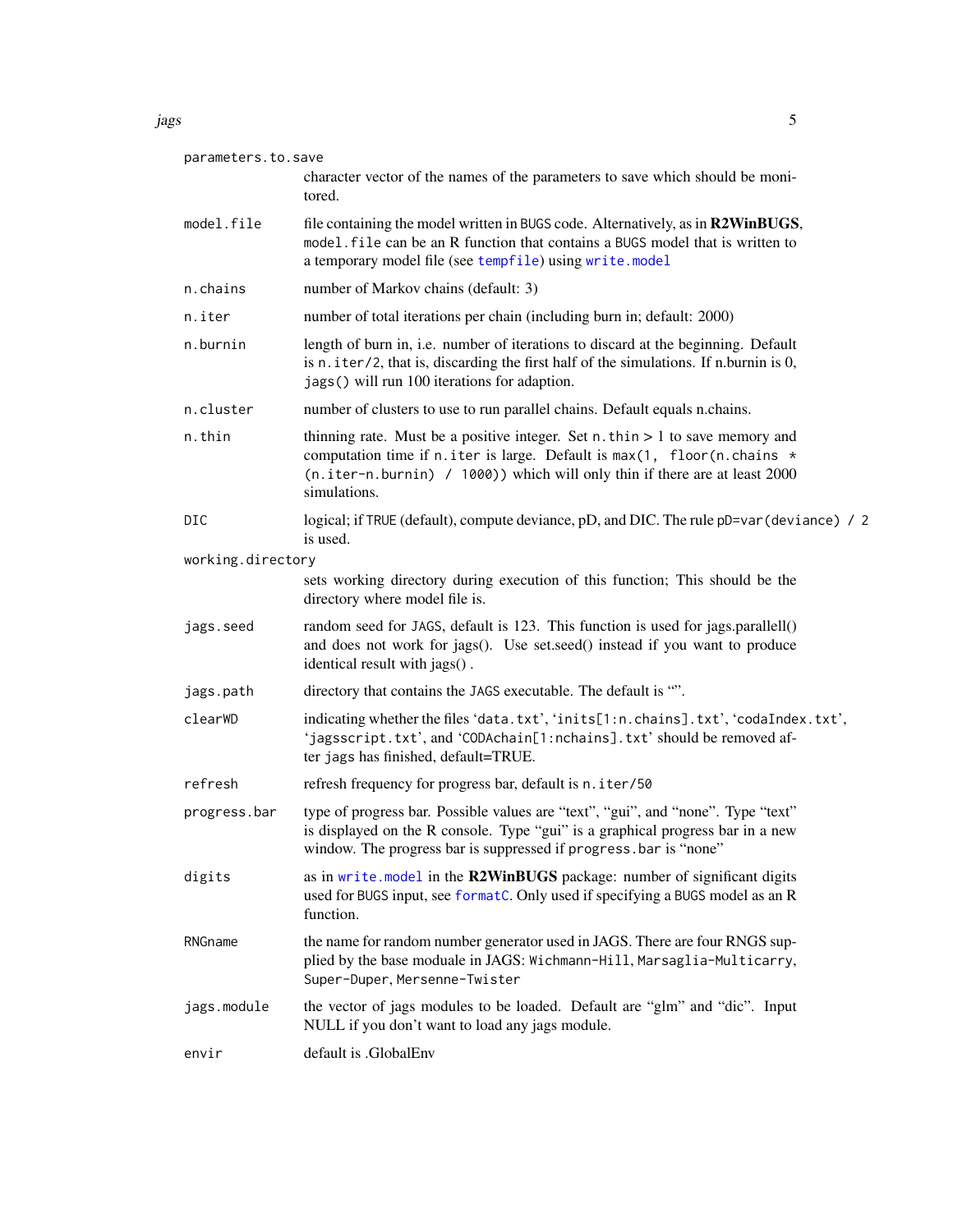To run:

- 1. Write a BUGS model in an ASCII file.
- 2. Go into R.
- 3. Prepare the inputs for the jags function and run it (see Example section).
- 4. The model will now run in JAGS. It might take awhile. You will see things happening in the R console.

BUGS version support:

• jags 1.0.3default

### Author(s)

Yu-Sung Su <suyusung@tsinghua.edu.cn>, Masanao Yajima <yajima@stat.columbia.edu>

#### References

Plummer, Martyn (2003) "JAGS: A program for analysis of Bayesian graphical models using Gibbs sampling." <http://citeseer.ist.psu.edu/plummer03jags.html>.

Gelman, A., Carlin, J. B., Stern, H.S., Rubin, D.B. (2003) *Bayesian Data Analysis*, 2nd edition, CRC Press.

Sibylle Sturtz and Uwe Ligges and Andrew Gelman. (2005). "R2WinBUGS: A Package for Running WinBUGS from R." *Journal of Statistical Software* 3 (12): 1–6.

# Examples

```
# An example model file is given in:
 model.file <- system.file(package="R2jags", "model", "schools.txt")
 # Let's take a look:
 file.show(model.file)
 # you can also write BUGS model as a R function, see below:
#=================#
# initialization #
#=================#
 # data
 J \le -8.0y <- c(28.4,7.9,-2.8,6.8,-0.6,0.6,18.0,12.2)
 sd <- c(14.9,10.2,16.3,11.0,9.4,11.4,10.4,17.6)
 jags.data <- list("y","sd","J")
 jags.params <- c("mu","sigma","theta")
 jags.inits <- function(){
   list("mu"=rnorm(1),"sigma"=runif(1),"theta"=rnorm(J))
 }
```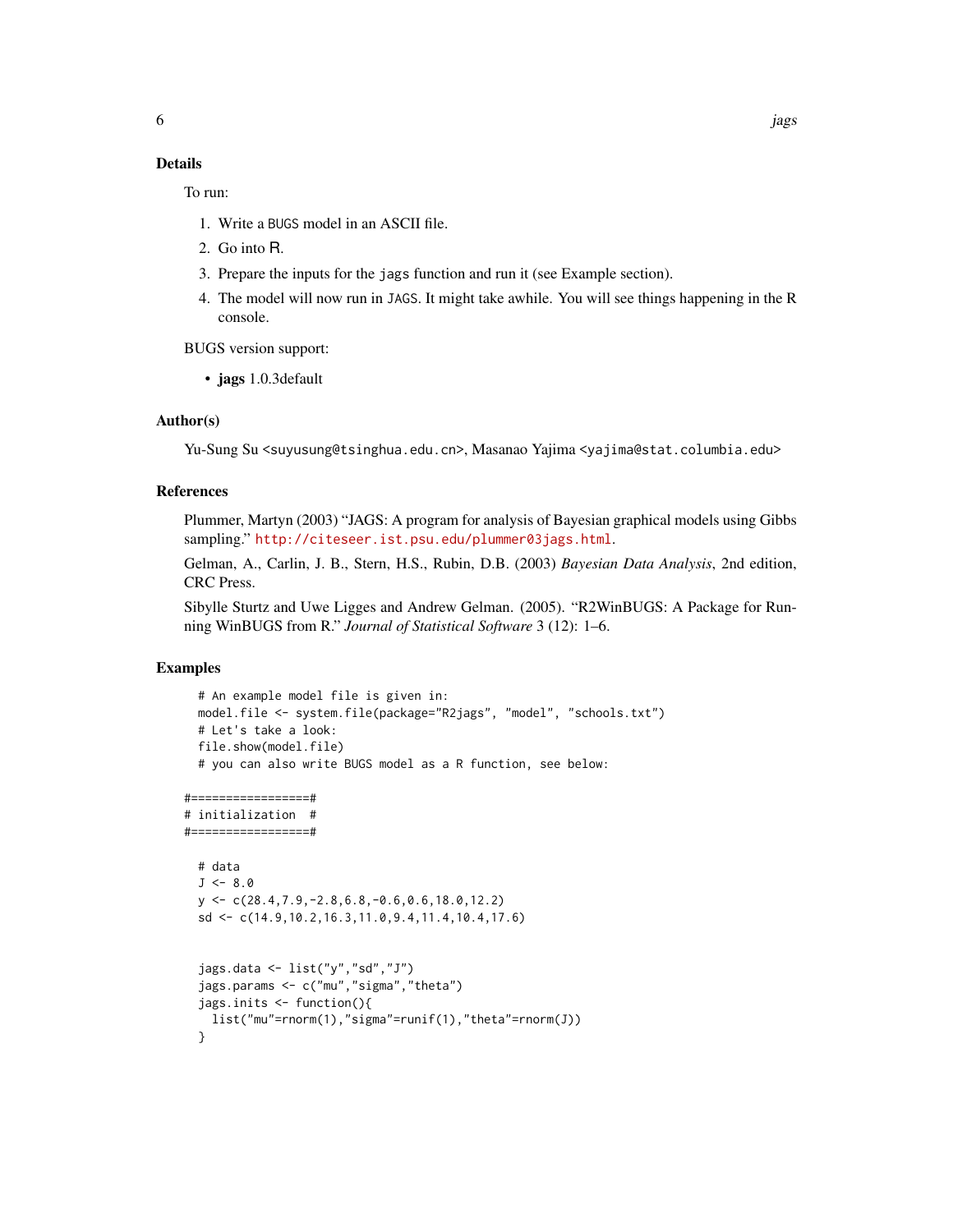```
## You can input data in 4 ways
 ## 1) data as list of character
 jagsfit <- jags(data=list("y","sd","J"), inits=jags.inits, jags.params,
               n.iter=10, model.file=model.file)
 ## 2) data as character vector of names
 jagsfit <- jags(data=c("y","sd","J"), inits=jags.inits, jags.params,
               n.iter=10, model.file=model.file)
 ## 3) data as named list
 jagsfit <- jags(data=list(y=y,sd=sd,J=J), inits=jags.inits, jags.params,
               n.iter=10, model.file=model.file)
 ## 4) data as a file
 fn <- "tmpbugsdata.txt"
 dump(c("y","sd","J"), file=fn)
 jagsfit <- jags(data=fn, inits=jags.inits, jags.params,
                 n.iter=10, model.file=model.file)
 unlink("tmpbugsdata.txt")
 ## You can write bugs model in R as a function
 schoolsmodel <- function() {
   for (j in 1:J){ # J=8, the number of schools
     y[j] ~ dnorm (theta[j], tau.y[j]) # data model: the likelihood
     tau.y[j] \leftarrow pow(sd[j], -2) # tau = 1/sigma^2
   }
   for (j in 1:J){
     theta[j] \sim dnorm (mu, tau) \qquad # hierarchical model for theta
   }
   tau \le pow(sigma, -2) \qquad # tau = 1/sigma^2
   mu ~ dnorm (0.0, 1.0E-6) # noninformative prior on mu
   sigma ~ dunif (0, 1000) # noninformative prior on sigma
 }
 jagsfit <- jags(data=jags.data, inits=jags.inits, jags.params,
               n.iter=10, model.file=schoolsmodel)
#===============================#
# RUN jags and postprocessing #
#===============================#
 jagsfit <- jags(data=jags.data, inits=jags.inits, jags.params,
   n.iter=5000, model.file=model.file)
 # Run jags parallely, no progress bar. R may be frozen for a while,
 # Be patient. Currenlty update afterward does not run parallelly
 #
  jagsfit.p <- jags.parallel(data=jags.data, inits=jags.inits, jags.params,
    n.iter=5000, model.file=model.file)
 # display the output
 print(jagsfit)
```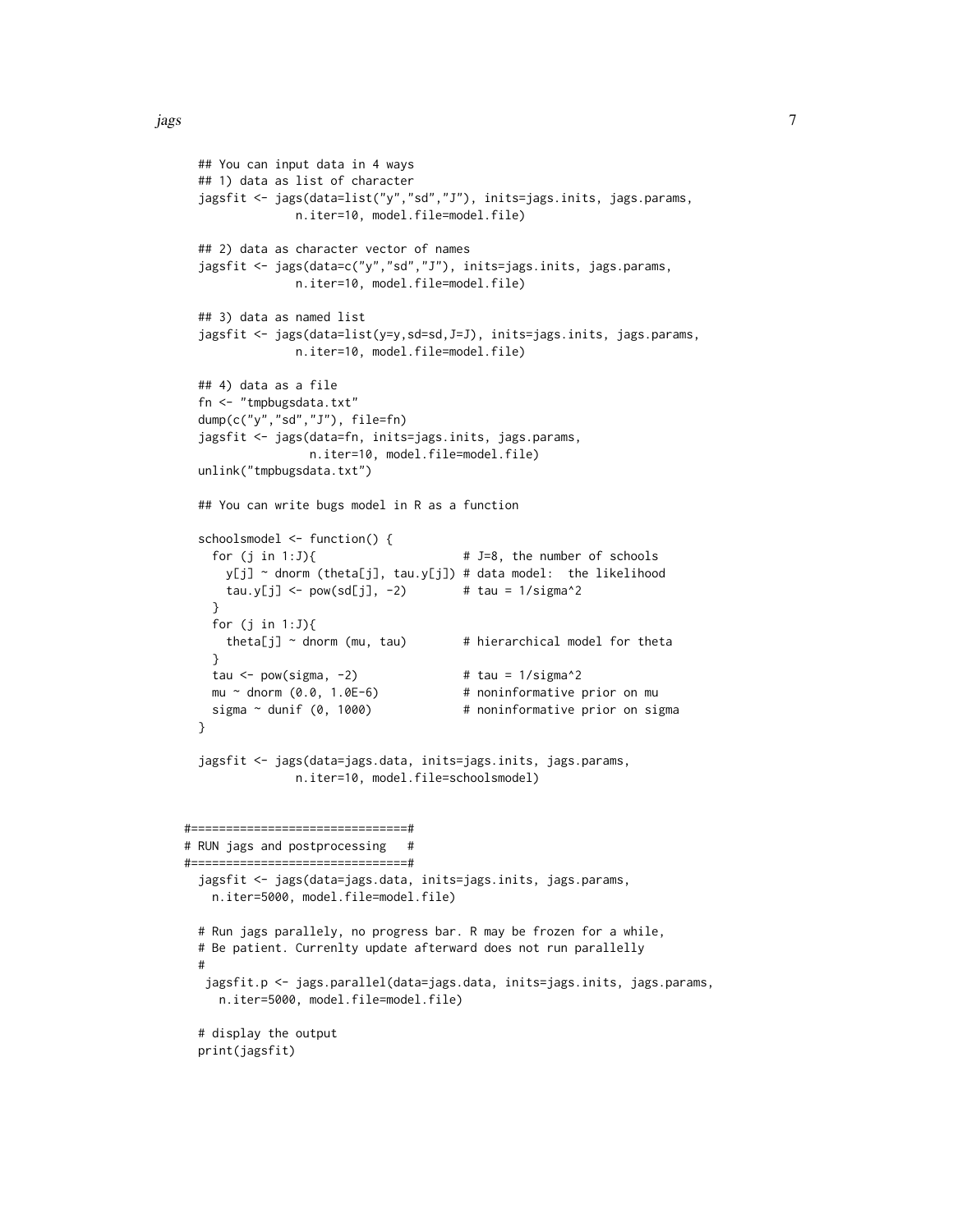8 jags om de eerste kommen van de gebouwer in de groot gebouwer in de groot gebouwer in de groot gebouwer in de

```
plot(jagsfit)
```

```
# traceplot
traceplot(jagsfit.p)
traceplot(jagsfit)
```

```
# or to use some plots in coda
# use as.mcmmc to convert rjags object into mcmc.list
jagsfit.mcmc <- as.mcmc(jagsfit.p)
jagsfit.mcmc <- as.mcmc(jagsfit)
## now we can use the plotting methods from coda
xyplot(jagsfit.mcmc)
densityplot(jagsfit.mcmc)
```

```
# if the model does not converge, update it!
jagsfit.upd <- update(jagsfit, n.iter=100)
print(jagsfit.upd)
print(jagsfit.upd, intervals=c(0.025, 0.5, 0.975))
plot(jagsfit.upd)
```

```
# before update parallel jags object, do recompile it
recompile(jagsfit.p)
jagsfit.upd <- update(jagsfit.p, n.iter=100)
```

```
# or auto update it until it converges! see ?autojags for details
# recompile(jagsfit.p)
jagsfit.upd <- autojags(jagsfit.p)
jagsfit.upd <- autojags(jagsfit)
```

```
# to get DIC or specify DIC=TRUE in jags() or do the following#
dic.samples(jagsfit.upd$model, n.iter=1000, type="pD")
```

```
# attach jags object into search path see "attach.bugs" for details
attach.jags(jagsfit.upd)
```

```
# this will show a 3-way array of the bugs.sim object, for example:
mu
```

```
# detach jags object into search path see "attach.bugs" for details
detach.jags()
```

```
# to pick up the last save session
# for example, load("RWorkspace.Rdata")
recompile(jagsfit)
jagsfit.upd <- update(jagsfit, n.iter=100)
```

```
recompile(jagsfit.p)
jagsfit.upd <- update(jagsfit, n.iter=100)
```
#=============#

```
# using jags2 #
```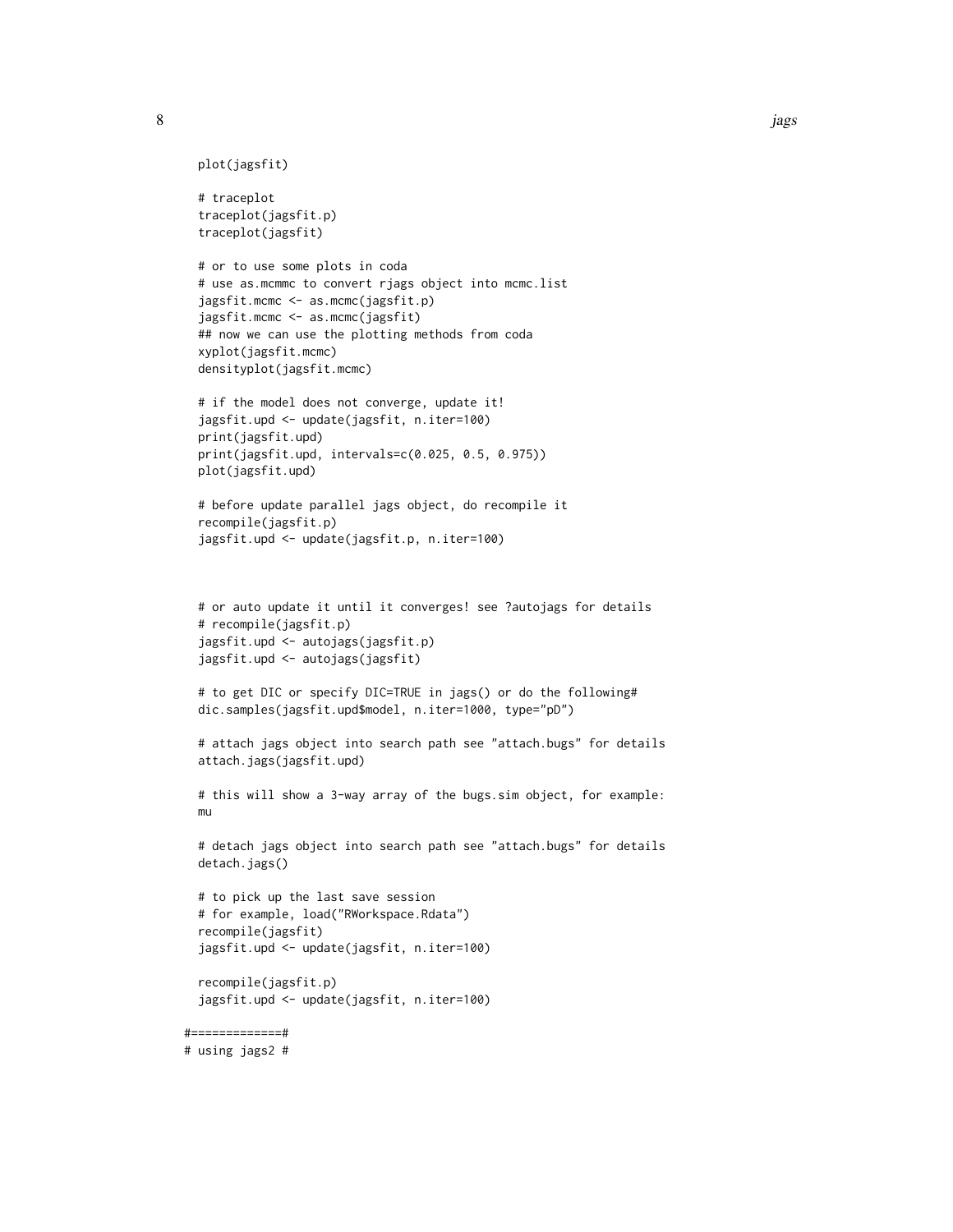#### <span id="page-8-0"></span>jags2bugs 9

```
#=============#
 ## jags can be run and produces coda files, but cannot be updated once it's done
 ## You may need to edit "jags.path" to make this work,
 ## also you need a write access in the working directory:
 ## e.g. setwd("d:/")
 ## NOT RUN HERE
 ## Not run:
   jagsfit <- jags2(data=jags.data, inits=jags.inits, jags.params,
     n.iter=5000, model.file=model.file)
   print(jagsfit)
   plot(jagsfit)
   # or to use some plots in coda
    # use as.mcmmc to convert rjags object into mcmc.list
    jagsfit.mcmc <- as.mcmc.list(jagsfit)
    traceplot(jagsfit.mcmc)
   xyplot(jagsfit.mcmc)
   densityplot(jagsfit.mcmc)
```
## End(Not run)

jags2bugs *Read jags output files in CODA format*

#### Description

This function reads Markov Chain Monte Carlo output in the CODA format produced by jags and returns an object of class [mcmc.list](#page-0-0) for further output analysis using the coda package.

# Usage

```
jags2bugs(path=getwd(), parameters.to.save,
 n.chains=3, n.iter=2000, n.burnin=1000, n.thin=2,
 DIC=TRUE)
```
#### Arguments

| path               | sets working directory during execution of this function; This should be the                                                                              |
|--------------------|-----------------------------------------------------------------------------------------------------------------------------------------------------------|
|                    | directory where CODA files are.                                                                                                                           |
| parameters.to.save |                                                                                                                                                           |
|                    | character vector of the names of the parameters to save which should be moni-<br>tored.                                                                   |
| n.chains           | number of Markov chains (default: 3)                                                                                                                      |
| n.iter             | number of total iterations per chain (including burn in; default: 2000)                                                                                   |
| n.burnin           | length of burn in, i.e. number of iterations to discard at the beginning. Default<br>is n. iter/2, that is, discarding the first half of the simulations. |
| n.thin             | thinning rate, default is 2                                                                                                                               |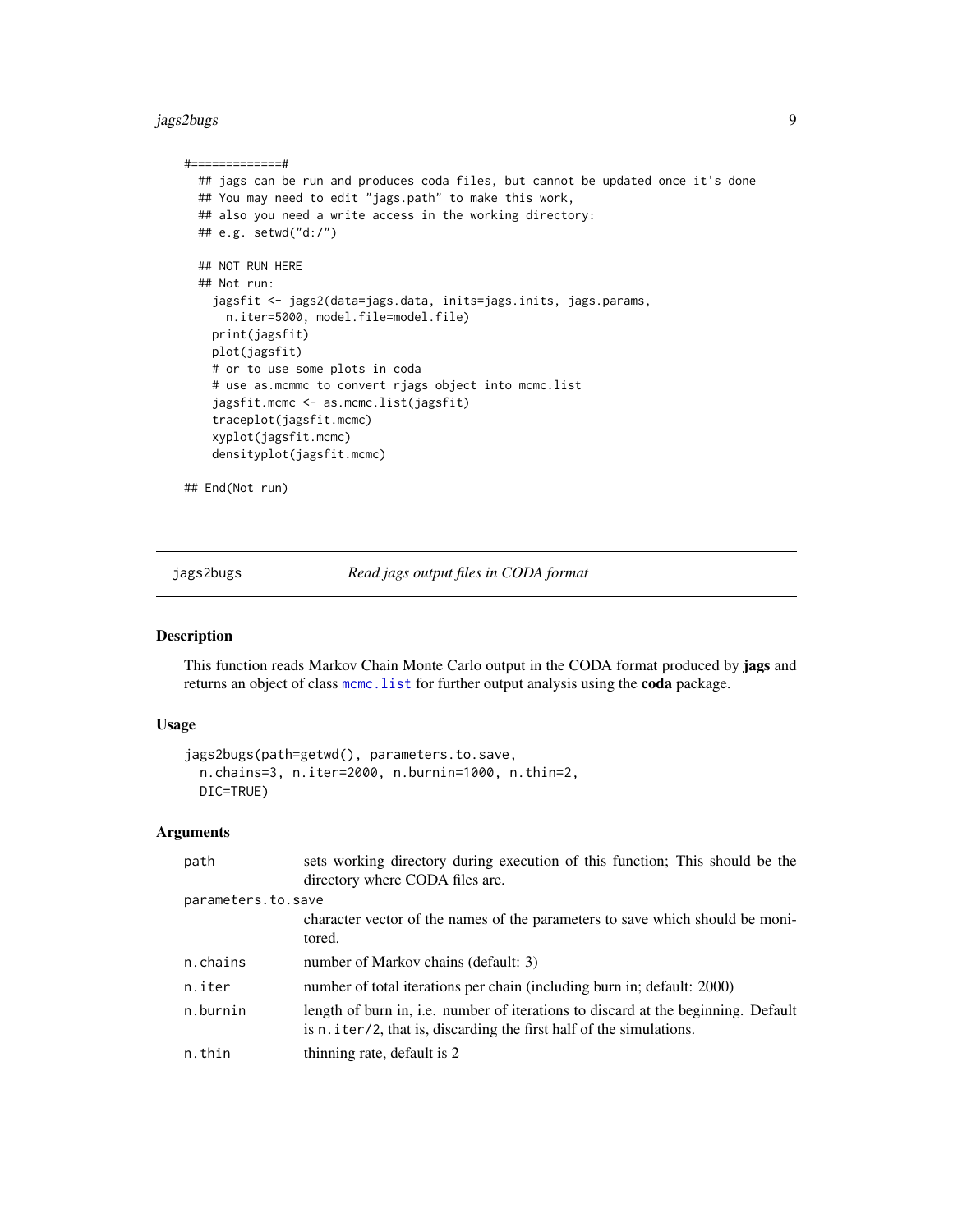<span id="page-9-0"></span>DIC logical; if TRUE (default), compute deviance, pD, and DIC. The rule pD=var(deviance) / 2 is used.

#### Author(s)

Yu-Sung Su <suyusung@tsinghua.edu.cn>, Masanao Yajima <yajima@stat.columbia.edu>

recompile *Function for recompiling rjags object*

# Description

The recompile takes a rjags object as input. recompile will re-compile the previous saved rjags object.

# Usage

```
recompile(object, n.iter, refresh, progress.bar)
## S3 method for class 'rjags'
recompile(object, n.iter=100, refresh=n.iter/50,
   progress.bar = "text")
```
# Arguments

| object       | an object of rjags class.                                                                                                                                                                                                               |
|--------------|-----------------------------------------------------------------------------------------------------------------------------------------------------------------------------------------------------------------------------------------|
| n.iter       | number of iteration for adapting, default is 100                                                                                                                                                                                        |
| refresh      | refresh frequency for progress bar, default is n. iter/50                                                                                                                                                                               |
| progress.bar | type of progress bar. Possible values are "text", "gui", and "none". Type "text"<br>is displayed on the R console. Type "gui" is a graphical progress bar in a new<br>window. The progress bar is suppressed if progress, bar is "none" |

# Author(s)

Yu-Sung Su <suyusung@tsinghua.edu.cn>

# Examples

# see ?jags for an example.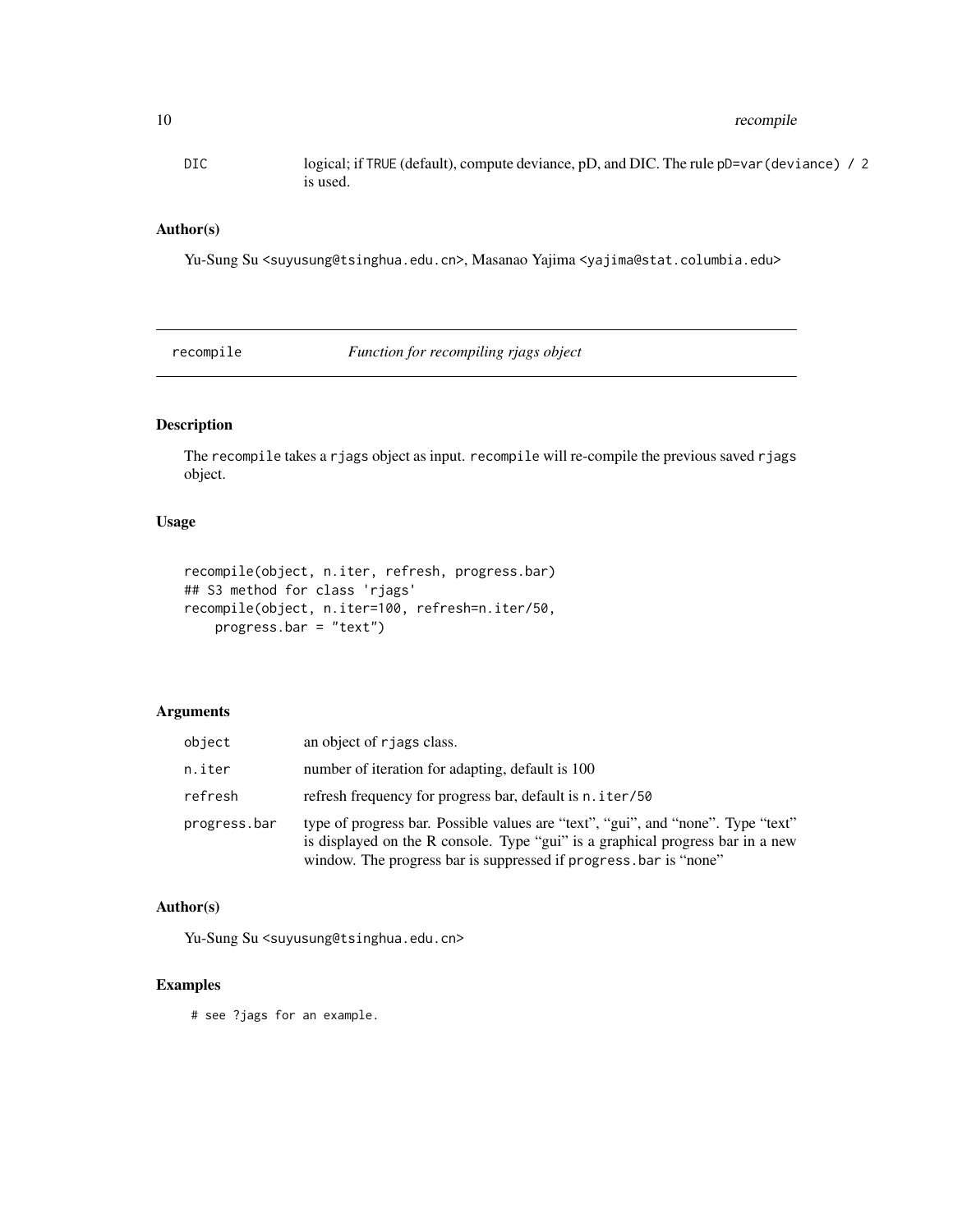<span id="page-10-1"></span><span id="page-10-0"></span>

# Description

Displays a plot of iterations *vs.* sampled values for each variable in the chain, with a separate plot per variable.

#### Usage

```
traceplot(x, ...)
## S4 method for signature 'rjags'
traceplot(x, mfrow = c(1, 1), varname = NULL,
 match.head = TRUE, ask = TRUE,
 col = rainbow( x$n.chains ),
 lty = 1, lwd = 1, ...
```
# Arguments

| x          | A bugs object                                                                         |
|------------|---------------------------------------------------------------------------------------|
| mfrow      | graphical parameter (see par)                                                         |
| varname    | vector of variable names to plot                                                      |
| match.head | matches the variable names by the beginning of the variable names in bugs ob-<br>ject |
| ask        | logical; if TRUE, the user is <i>asked</i> before each plot, see par (ask=.).         |
| col        | graphical parameter (see par)                                                         |
| lty        | graphical parameter (see par)                                                         |
| lwd        | graphical parameter (see par)                                                         |
| $\ddots$   | further graphical parameters                                                          |
|            |                                                                                       |

# Author(s)

Masanao Yajima <yajima@stat.columbia.edu>.

#### See Also

[densplot](#page-0-0), [plot.mcmc](#page-0-0), [traceplot](#page-10-1)